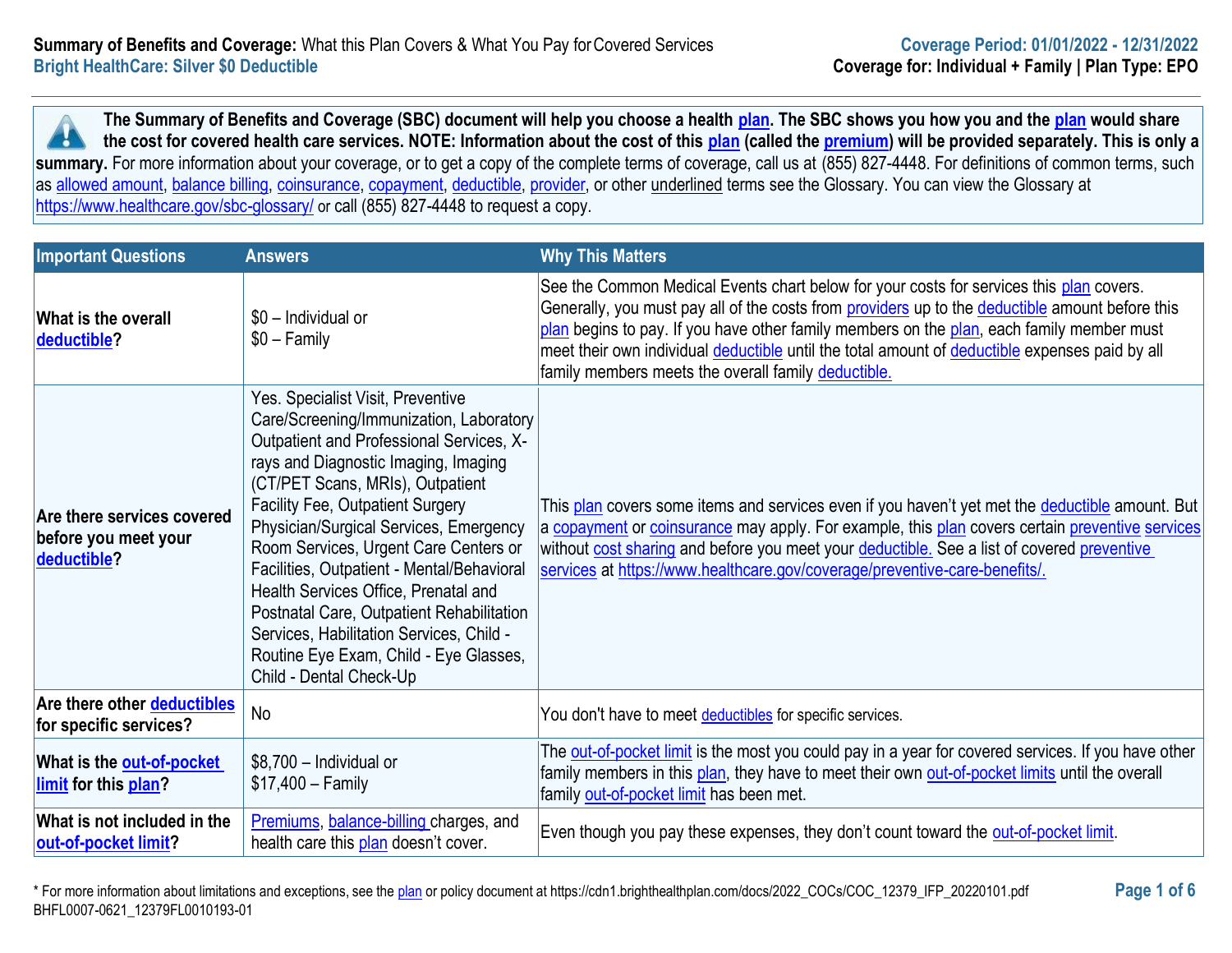| a network provider?                            | Yes, See<br>Will you pay less if you use   www.brighthealthcare.com/search or call<br>(855) 827-4448 for a list of network<br>providers | This plan uses a provider network. You will pay less if you use a provider in the plan's network.<br>You will pay the most if you use an out-of-network provider, and you might receive a bill from a<br>provider for the difference between the provider's charge and what your plan pays (balance<br>billing). Be aware, your network provider might use an out-of-network provider for some services<br>(such as lab work). Check with your provider before you get services. |
|------------------------------------------------|-----------------------------------------------------------------------------------------------------------------------------------------|----------------------------------------------------------------------------------------------------------------------------------------------------------------------------------------------------------------------------------------------------------------------------------------------------------------------------------------------------------------------------------------------------------------------------------------------------------------------------------|
| Do you need a referral to<br>see a specialist? | No                                                                                                                                      | You can see the specialist you choose without a referral.                                                                                                                                                                                                                                                                                                                                                                                                                        |

All [copayment](https://www.healthcare.gov/sbc-glossary/#copayment) and [coinsurance](https://www.healthcare.gov/sbc-glossary/#coinsurance) costs shown in this chart are after your [deductible](https://www.healthcare.gov/sbc-glossary/#deductible) has been met, if a deductible applies. 4

|                                                                                                                                    |                                                         | <b>What You Will Pay</b>                               |                                                           |                                                                                                                                                                                                                                                      |  |
|------------------------------------------------------------------------------------------------------------------------------------|---------------------------------------------------------|--------------------------------------------------------|-----------------------------------------------------------|------------------------------------------------------------------------------------------------------------------------------------------------------------------------------------------------------------------------------------------------------|--|
| <b>Common Medical Event</b>                                                                                                        | <b>Services You May Need</b>                            | <b>Network Provider</b><br>(You will pay the<br>least) | <b>Out-of-Network Provider</b><br>(You will pay the most) | Limitations, Exceptions, & Other Important<br><b>Information</b>                                                                                                                                                                                     |  |
| If you visit a health care<br>provider's office or clinic                                                                          | Primary care visit to treat an<br>injury or illness     | No charge for first 2<br>visit(s) then \$30            | <b>Not Covered</b>                                        | Telehealth services are available. Refer to Your<br>Schedule of Benefits to determine what you will pay.                                                                                                                                             |  |
|                                                                                                                                    | <b>Specialist visit</b>                                 | \$30                                                   | Not Covered                                               | None                                                                                                                                                                                                                                                 |  |
|                                                                                                                                    | Preventive care/screening/<br>immunization              | No Charge                                              | <b>Not Covered</b>                                        | You may have to pay for services that aren't<br>preventive. Ask your provider if the services you need<br>are preventive, then check what Your plan will pay for<br>and what Your cost will be.                                                      |  |
| If you have a test                                                                                                                 | Diagnostic test (x-ray, blood<br>work)                  | Lab: \$50<br>X-ray: \$100                              | <b>Not Covered</b>                                        | None                                                                                                                                                                                                                                                 |  |
|                                                                                                                                    | Imaging (CT/PET scans, MRIs)                            | \$200                                                  | <b>Not Covered</b>                                        | Services require Prior Authorization.                                                                                                                                                                                                                |  |
| If you need drugs to treat Preferred generic drugs                                                                                 |                                                         | \$0/\$30                                               | <b>Not Covered</b>                                        |                                                                                                                                                                                                                                                      |  |
| your illness or condition.<br>More information about<br>prescription drug coverage<br>lis available at<br>www.brighthealthcare.com | Preferred brand drugs and Non-<br>preferred generics    | \$150                                                  | <b>Not Covered</b>                                        | Preventive Care medications are provided at \$0 cost to<br>You, regardless of tier.<br>Covers up to a 90-day supply (retail prescription); 31-<br>90 day supply (mail order prescription).<br>Copays shown reflect the cost per retail prescription. |  |
|                                                                                                                                    | Non-preferred brand drugs and<br>Non-preferred generics | \$250                                                  | <b>Not Covered</b>                                        |                                                                                                                                                                                                                                                      |  |
|                                                                                                                                    | <b>Specialty drugs</b>                                  | 40%                                                    | <b>Not Covered</b>                                        |                                                                                                                                                                                                                                                      |  |
| If you have outpatient<br>surgery                                                                                                  | Facility fee (e.g., ambulatory<br>surgery center)       | \$750                                                  | <b>Not Covered</b>                                        | Services require Prior Authorization.                                                                                                                                                                                                                |  |
|                                                                                                                                    | Physician/surgeon fees                                  | \$200                                                  | Not Covered                                               | Services require Prior Authorization.                                                                                                                                                                                                                |  |
| If you need immediate<br><b>medical attention</b>                                                                                  | <b>Emergency room care</b>                              | \$750                                                  | \$750                                                     | This cost does not apply if You are admitted directly to<br>the hospital for inpatient services.                                                                                                                                                     |  |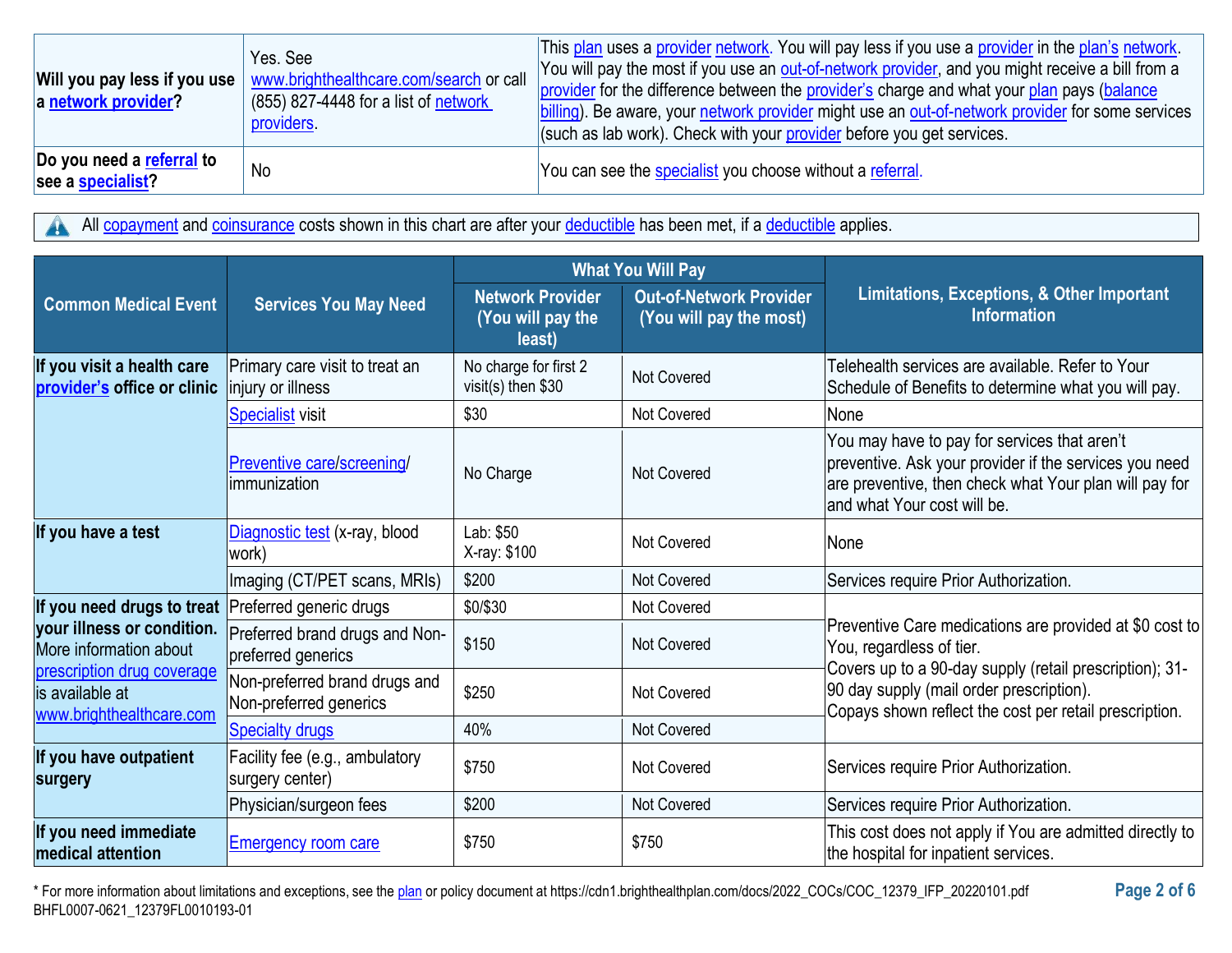|                                                             |                                              | <b>What You Will Pay</b>                               |                                                           |                                                                                                                                                                                  |  |
|-------------------------------------------------------------|----------------------------------------------|--------------------------------------------------------|-----------------------------------------------------------|----------------------------------------------------------------------------------------------------------------------------------------------------------------------------------|--|
| <b>Common Medical Event</b>                                 | <b>Services You May Need</b>                 | <b>Network Provider</b><br>(You will pay the<br>least) | <b>Out-of-Network Provider</b><br>(You will pay the most) | Limitations, Exceptions, & Other Important<br><b>Information</b>                                                                                                                 |  |
|                                                             | <b>Emergency medical</b><br>transportation   | 40%                                                    | 40%                                                       | None                                                                                                                                                                             |  |
|                                                             | <b>Urgent care</b>                           | \$50                                                   | \$50                                                      | None                                                                                                                                                                             |  |
| If you have a hospital                                      | Facility fee (e.g., hospital room)           | 40%                                                    | Not Covered                                               | Services require Prior Authorization.                                                                                                                                            |  |
| stay                                                        | Physician/surgeon fees                       | 40%                                                    | Not Covered                                               | Services require Prior Authorization.                                                                                                                                            |  |
| If you need mental health, Outpatient services              |                                              | \$0                                                    | <b>Not Covered</b>                                        | Services require Prior Authorization.                                                                                                                                            |  |
| behavioral health, or<br>substance abuse<br><b>services</b> | Inpatient services                           | 40%                                                    | <b>Not Covered</b>                                        | Services require Prior Authorization.                                                                                                                                            |  |
|                                                             | Office visits                                | \$0                                                    | <b>Not Covered</b>                                        | None                                                                                                                                                                             |  |
| If you are pregnant                                         | Childbirth/delivery professional<br>services | 40%                                                    | Not Covered                                               | Delivery stays exceeding 48 hours for vaginal delivery<br>or 96 hours for a cesarean delivery require Prior<br>Authorization, None                                               |  |
|                                                             | Childbirth/delivery facility<br>services     | 40%                                                    | Not Covered                                               |                                                                                                                                                                                  |  |
|                                                             | Home health care                             | 40%                                                    | <b>Not Covered</b>                                        | Limited to 20 Days per Year. Services require Prior<br>Authorization.                                                                                                            |  |
| If you need help<br>recovering or have other                | <b>Rehabilitation services</b>               | \$60                                                   | Not Covered                                               | Limited to 35 Days per Year. Visits combined for<br>Physical, Occupational and Speech Therapy and<br>Chiropractic spinal manipulations. Services require<br>Prior Authorization. |  |
| special needs                                               | <b>Habilitation services</b>                 | \$60                                                   | <b>Not Covered</b>                                        | None                                                                                                                                                                             |  |
|                                                             | <b>Skilled nursing center</b>                | 40%                                                    | <b>Not Covered</b>                                        | Limited to 60 Days per Year. Services require Prior<br>Authorization.                                                                                                            |  |
|                                                             | Durable medical equipment                    | 40%                                                    | Not Covered                                               | Services require Prior Authorization.                                                                                                                                            |  |
|                                                             | <b>Hospice services</b>                      | 40%                                                    | <b>Not Covered</b>                                        | None                                                                                                                                                                             |  |
| If your child needs dental<br>or eye care                   | Children's eye exam                          | \$0                                                    | Not Covered                                               | Limited to 1 eye exam per calendar year, through the<br>end of the month in which the dependent child turns<br>19.                                                               |  |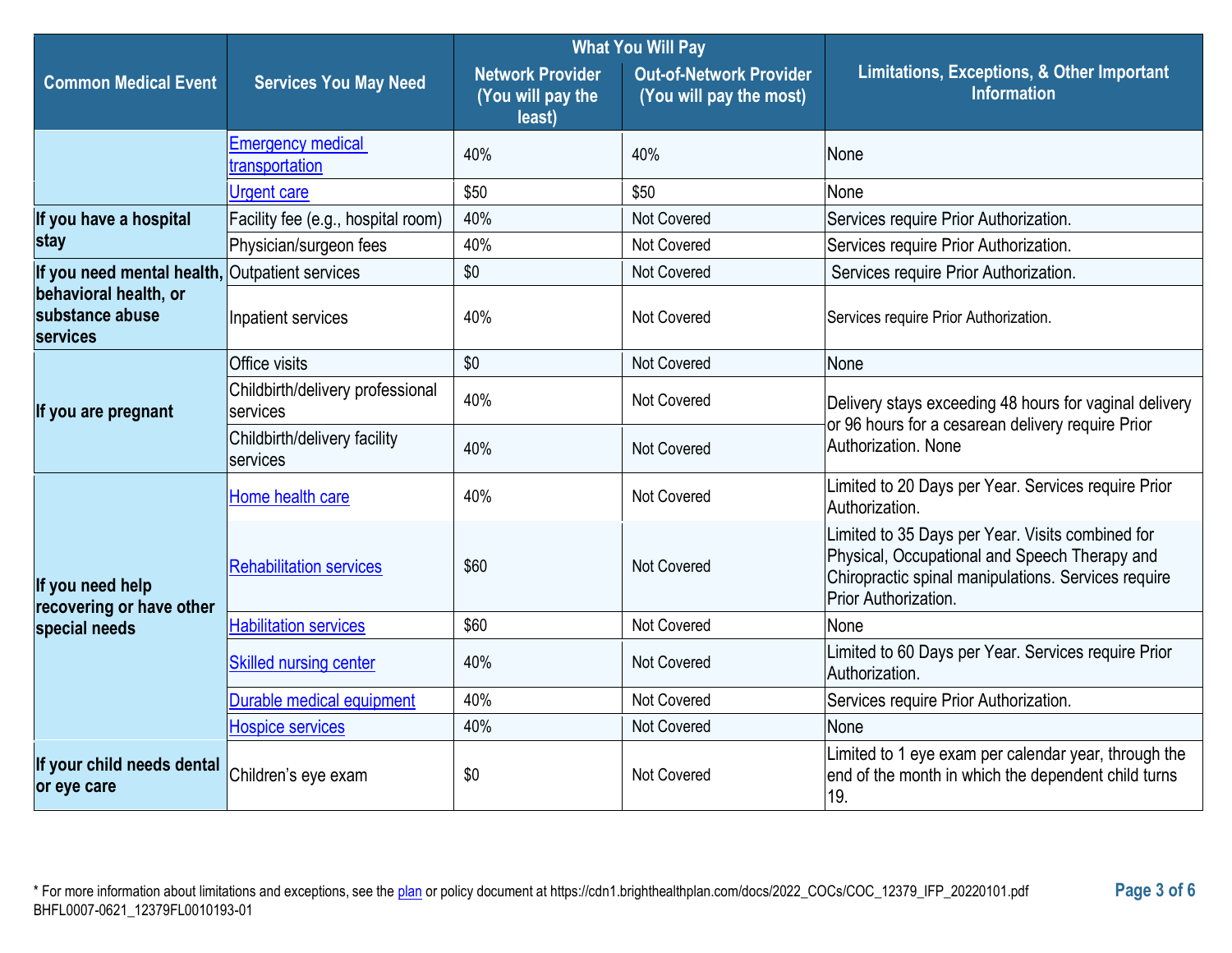|                             |                              | <b>What You Will Pay</b>                               |                                                           |                                                                                                                                                                                                                     |
|-----------------------------|------------------------------|--------------------------------------------------------|-----------------------------------------------------------|---------------------------------------------------------------------------------------------------------------------------------------------------------------------------------------------------------------------|
| <b>Common Medical Event</b> | <b>Services You May Need</b> | <b>Network Provider</b><br>(You will pay the<br>least) | <b>Out-of-Network Provider</b><br>(You will pay the most) | Limitations, Exceptions, & Other Important<br><b>Information</b>                                                                                                                                                    |
|                             | Children's glasses           | \$0                                                    | Not Covered                                               | Limited to 1 pair of glasses, including standard frames<br>and standard lenses or a one-year supply of contact<br>lenses, per calendar year, through the end of the<br>month in which the dependent child turns 19. |
|                             | Children's dental checkups   | \$0                                                    | <b>Not Covered</b>                                        | Includes diagnostic and preventive services through<br>the end of the month in which the dependent child<br>turns 19. Refer to the policy for covered services and<br>limitations.                                  |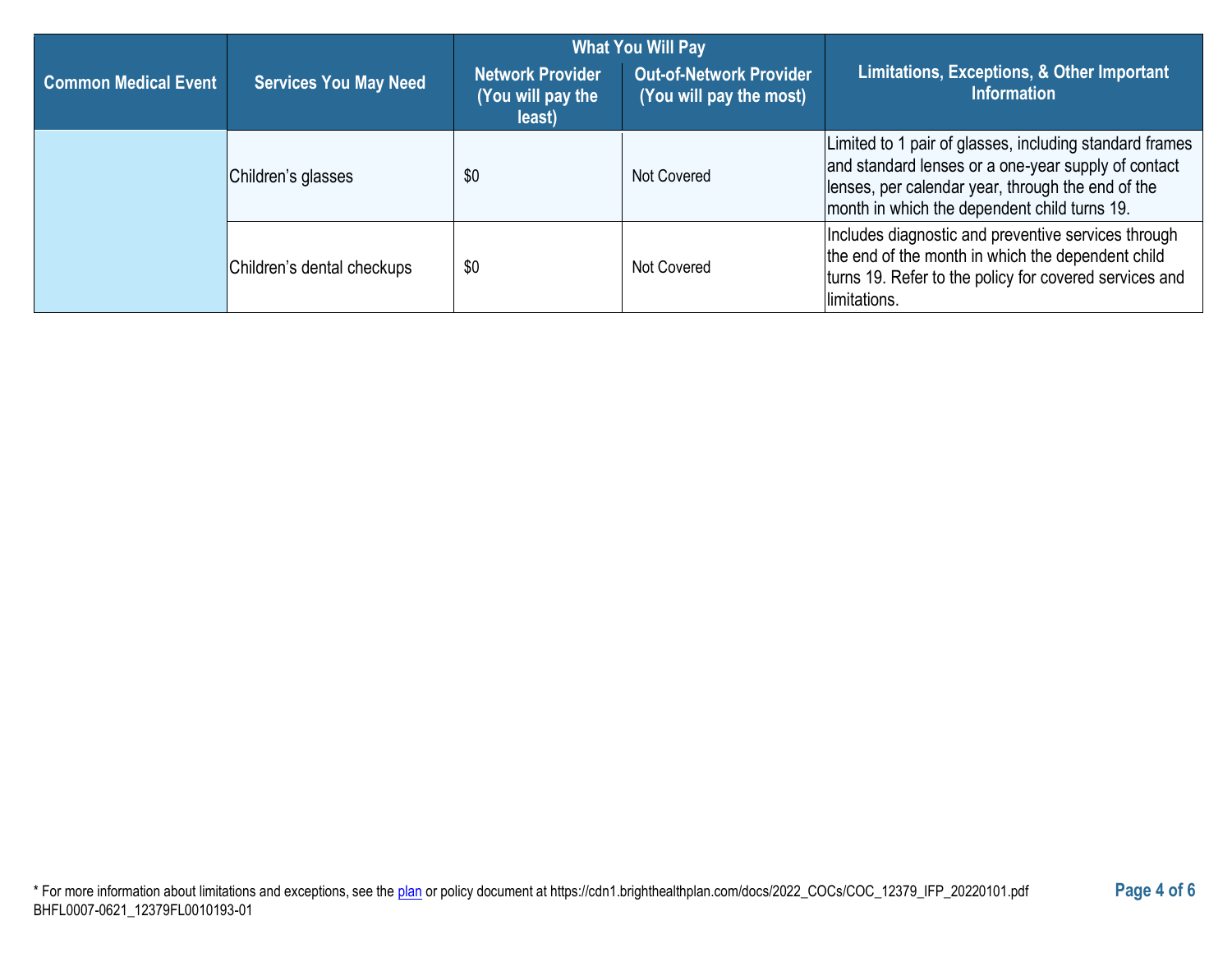### **Excluded Services & Other Covered Services**

| Services Your Plan Generally Does NOT Cover (Check your policy or plan document for more information and a list of any other excluded services.) |                           |                                                    |  |  |
|--------------------------------------------------------------------------------------------------------------------------------------------------|---------------------------|----------------------------------------------------|--|--|
| Abortion (except in cases of rape, incest, or when the Acupuncture                                                                               |                           | <b>Bariatric Surgery</b>                           |  |  |
| life of the mother is endangered)                                                                                                                | Dental Care (Adults)      | <b>Hearing Aids</b>                                |  |  |
| <b>Cosmetic Surgery</b>                                                                                                                          | Long-Term Care            | Non-emergency care when traveling outside the U.S. |  |  |
| <b>Infertility Treatment</b>                                                                                                                     | Routine Eye Care (Adults) | Routine Foot Care                                  |  |  |
| <b>Private-Duty Nursing</b>                                                                                                                      |                           |                                                    |  |  |
| Weight Loss Programs                                                                                                                             |                           |                                                    |  |  |

| <b>Other</b><br>y apply to these services.<br>This isn't a complete list.<br>Please see<br><u>`n</u> document.,<br>. Covered Services (Limitations may 1<br><b>vour</b> |  |  |  |
|-------------------------------------------------------------------------------------------------------------------------------------------------------------------------|--|--|--|
| Chiropractic Care                                                                                                                                                       |  |  |  |

Your Rights to Continue Coverage: There are agencies that can help if you want to continue your coverage after it ends. The contact information for those agencies is: Florida Office of Insurance Regulation, 200 East Gaines Street, Tallahassee, FL 32399-4288, Phone No. (850) 413-3089 or (877) MY-FL-CFO (693-5236). Other coverage options may be available to you too, including buying individual insurance coverage through the Health Insurance Marketplace. For more about the Marketplace, visit [www.HealthCare.gov](https://www.healthcare.gov/) or call 1-800-318-2596. For more information on your rights to continue coverage, contact us at 1-855-827-4448.

Your Grievance and Appeals Rights: There are agencies that can help if you have a complaint against your [plan](https://www.healthcare.gov/sbc-glossary/#plan) for a denial of [a claim.](https://www.healthcare.gov/sbc-glossary/#claim) This complaint is called a [grievance](https://www.healthcare.gov/sbc-glossary/#grievance) or [appeal.](https://www.healthcare.gov/sbc-glossary/#appeal) For more information about your rights, look at the explanation of benefits you will receive for that medical [claim.](https://www.healthcare.gov/sbc-glossary/#claim) You[r plan](https://www.healthcare.gov/sbc-glossary/#plan) documents also provide complete information on how to submit a [claim,](https://www.healthcare.gov/sbc-glossary/#claim) [appeal,](https://www.healthcare.gov/sbc-glossary/#appeal) or [a grievance](https://www.healthcare.gov/sbc-glossary/#grievance) for any reason to your [plan.](https://www.healthcare.gov/sbc-glossary/#plan) For more information about your rights, this notice, or assistance, contact: Bright HealthCare at [www.brighthealthcare.com](https://www.brighthealthcare.com/) or the Florida Office of Insurance Regulation, 200 East Gaines Street, Tallahassee, FL 32399-4288, Phone No. (850) 413-3089 or (877) MY-FL-CFO (693- 5236).

# **Does this plan provide Minimum Essential Coverage? Yes**

[Minimum Essential Coverage](https://www.healthcare.gov/sbc-glossary/#minimum-essential-coverage) generally includes plans, health insurance available through the Marketplace or other individual market policies, Medicare, Medicaid, CHIP, TRICARE, and certain other coverage. If you are eligible for certain types of [Minimum Essential Coverage,](https://www.healthcare.gov/sbc-glossary/#minimum-essential-coverage) you may not be eligible for the premium tax credit.

### **Does this plan meet the Minimum Value Standards? Yes**

If you[r plan](https://www.healthcare.gov/sbc-glossary/#plan) doesn't meet the [Minimum Value Standards,](https://www.healthcare.gov/sbc-glossary/#minimum-value-standard) you may be eligible for a [premium tax credit](https://www.healthcare.gov/sbc-glossary/#premium-tax-credits) to help you pay for a [plan](https://www.healthcare.gov/sbc-glossary/#plan) through the [Marketplace.](https://www.healthcare.gov/sbc-glossary/#marketplace)

# **Language Access Services:**

Spanish (Español): Para obtener asistencia en Español, llame al (855) 827-4448. Tagalog (Tagalog): Kung kailangan ninyo ang tulong sa Tagalog tumawag sa (855) 827-4448. Chinese (中文): 如果需要中文的帮助,请拨打这个号码 (855) 827-4448. Navajo (Dine): Dinek'ehgo shika at'ohwol ninisingo, kwiijigo holne' (855) 827-4448.

# *To see examples of how this plan might cover costs for a sample medical situation, see the next section.*